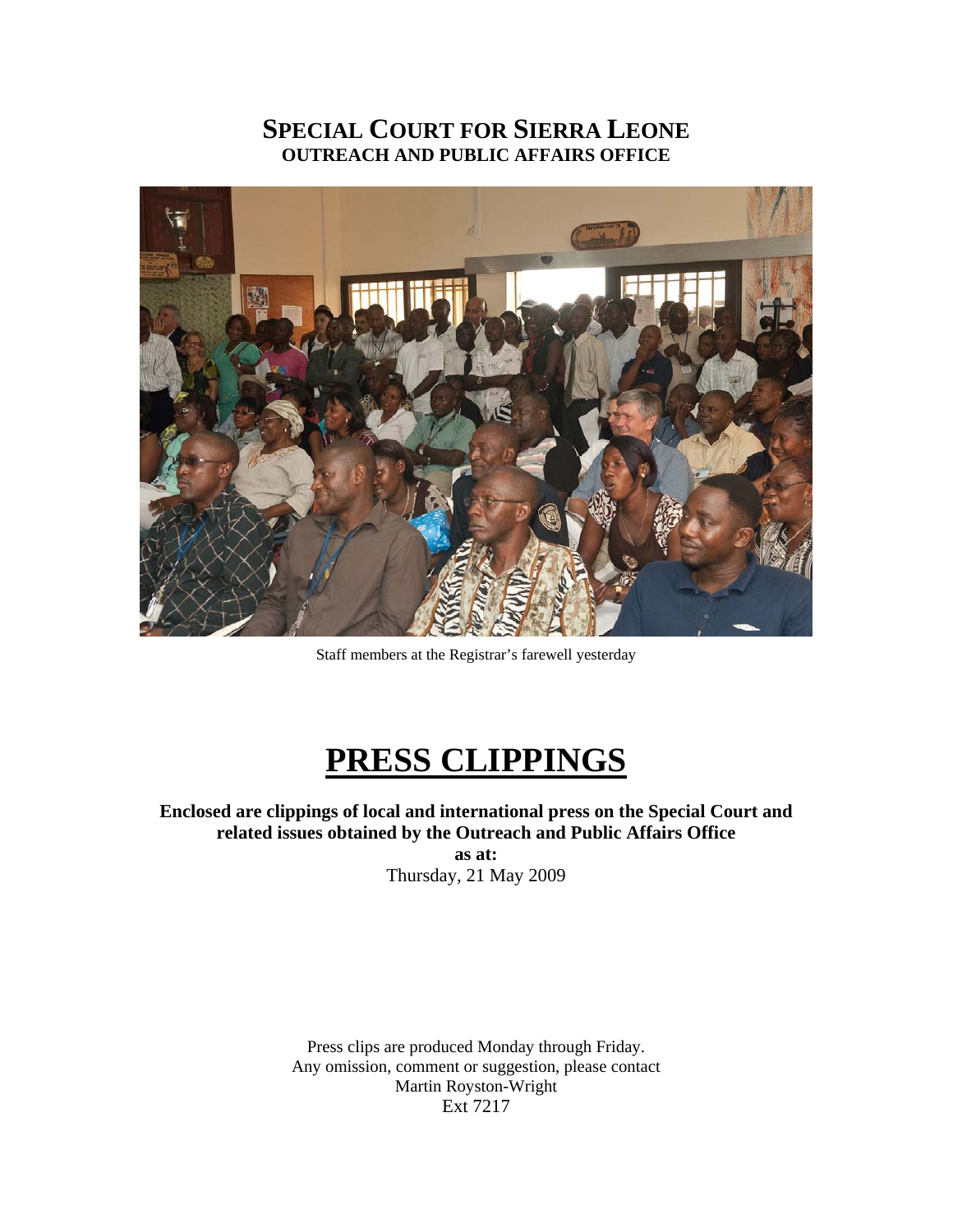| <b>International News</b>                                                             |           |
|---------------------------------------------------------------------------------------|-----------|
| US Envoy To UN Urges Maintaining Sanctions On Liberia Ex President / AFP              | Page 3    |
| UNMIL Public Information Office Media Summary / UNMIL                                 | Pages 4-7 |
| Vincent Lauds Lebanon's Quick Response to Release 4 Generals / Naharnet.Com (Lebanon) | Page 8    |
| Ban Briefed by Had of UN Rights Probe into Gaza Conflict / UN News                    | Page 9    |
| Sri Lanka War Crimes / Lankaweb                                                       | Page 10   |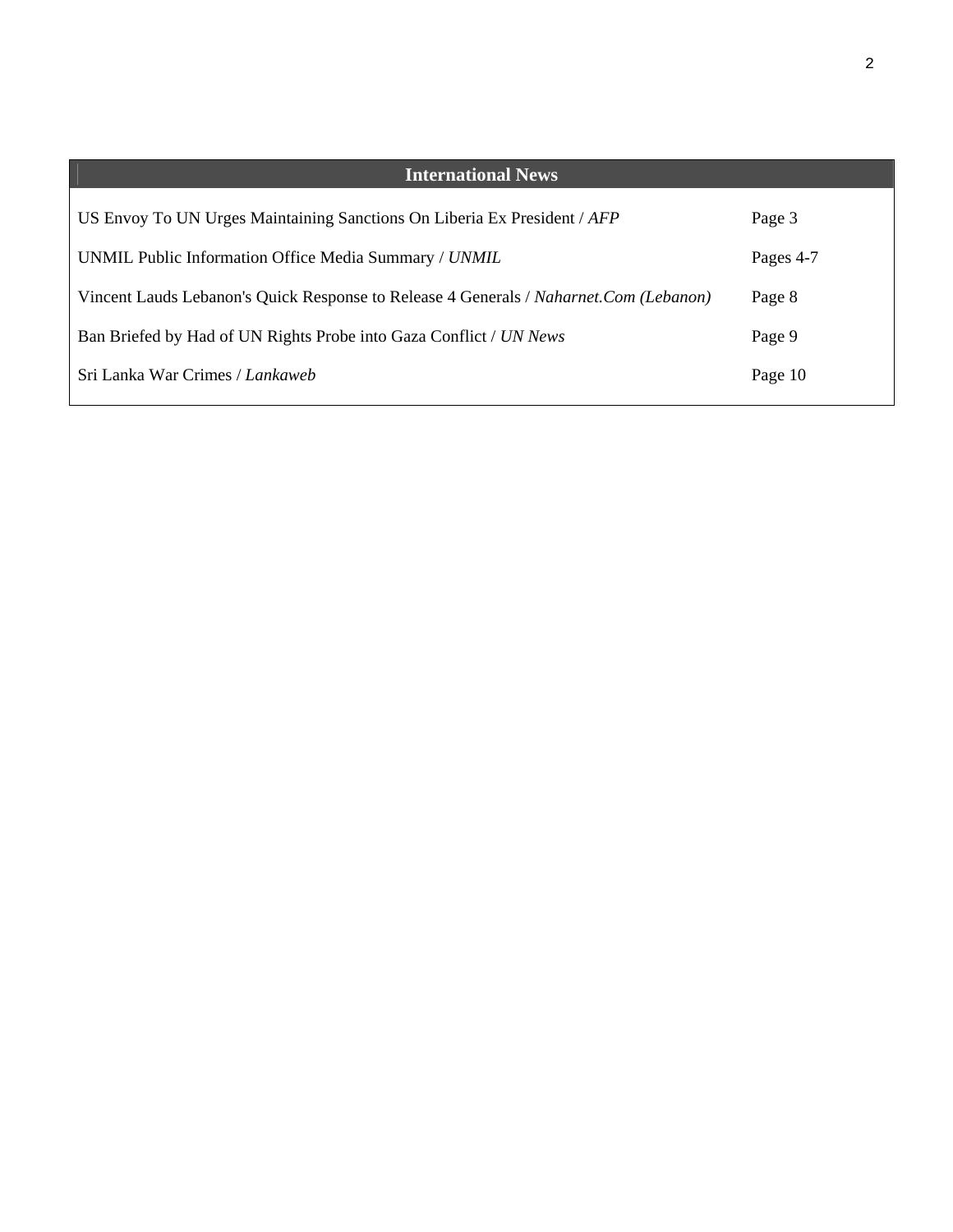### **US Envoy To UN Urges Maintaining Sanctions On Liberia Ex President**

MONROVIA (AFP)--U.N. Security Council diplomats visiting Liberia on Wednesday stressed that U.N. sanctions including travel bans and a freeze on the assets of allies of ex-president Charles Taylor should remain in place.

Speaking at a press conference following a one-day visit to the war-torn West African country Susan Rice, the U.S. ambassador to the U.N., defended the Security Council sanctions.

"The United Nations Security Council maintains sanctions on certain individuals who the council continues to believe pose a threat to Liberia and to regional peace through their actions," she said.

The travel ban and assets freeze would "remain in effect," she added.

Taylor has been on trial in The Hague before the Special Court for Sierra Leone on charges of war crimes and crimes against humanity stemming from his support of Revolutionary United Front guerrillas in neighbouring Sierra Leone's 1991-2001 civil war.

Former officials in his regime have been trying to get the restrictions on them lifted.

The U.N. delegation, made up of 15 diplomats from the member states currently sitting on the Security Council, arrived in Liberia Tuesday. The visit was the last stop on their African tour which also took them to Ethiopia, Rwanda and the Democratic Republic of Congo.

While in Liberia the U.N. diplomats also discussed the future of the U.N. peacekeeping force in Liberia, or UNMIL, which saw its mandate extended by one year in September 2008.

The U.N. sent 15,000 troops into Liberia in 2003 after the end of 14 years of civil war that claimed roughly 270,000 lives.

Rice concluded that despite a recent rise in crime overall Liberia was relatively secure but the situation remained fragile.

"From what we have heard and what we have seen, there is general degree of relative security despite significant instances of violence and crime.

"The message we have received is that the current calm is highly fragile and could be disrupted at any point. Our conclusion is that this is a security environment that needs close attention and care," she said.

Rice wouldn't comment on a possible withdrawal of UNMIL in September 2009 as the extension of the mandate expires.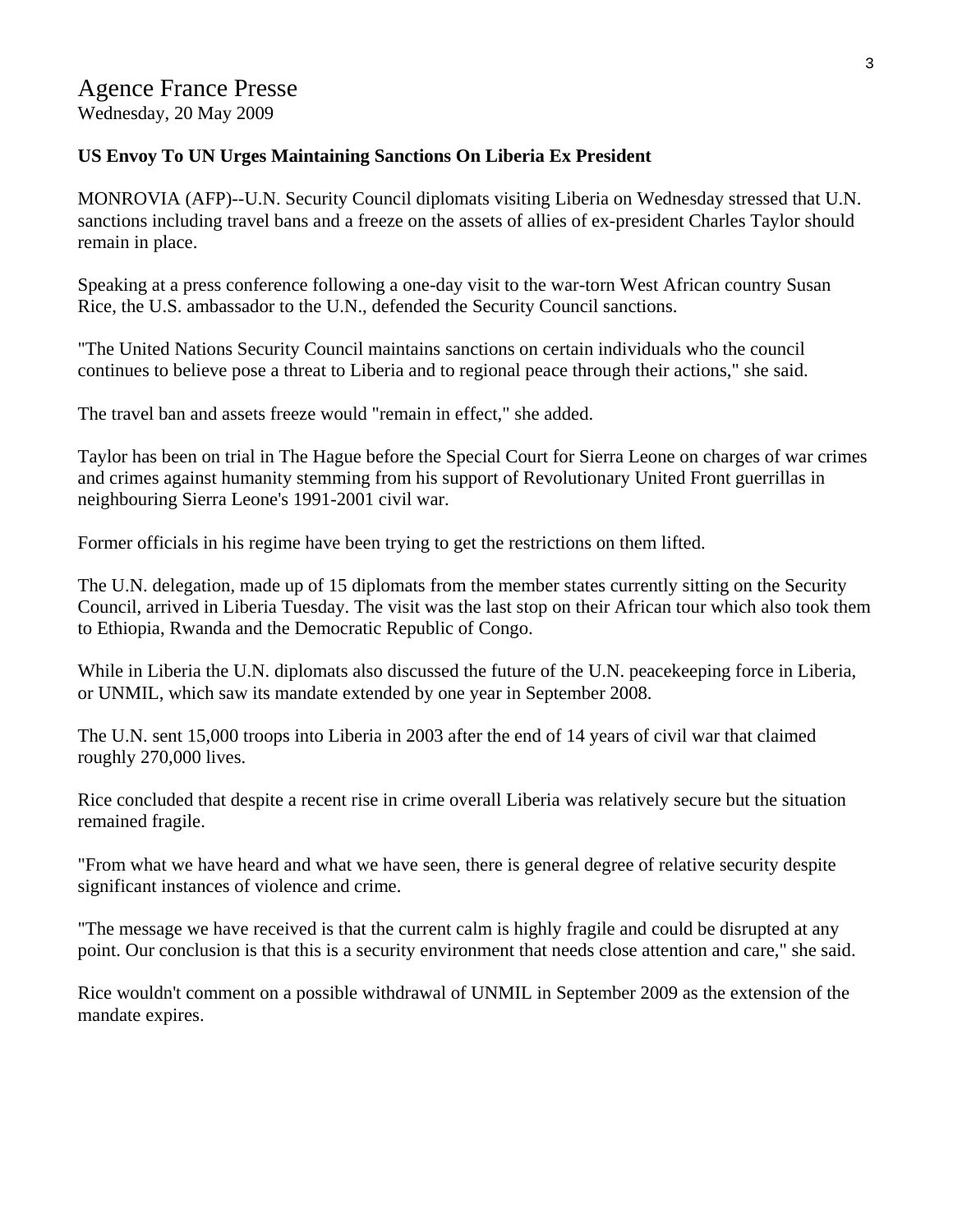

United Nations Mission in Liberia (UNMIL)

# **UNMIL Public Information Office Media Summary 20 May 2009**

*[The media summaries and press clips do not necessarily represent the views of UNMIL.]* 

# **International Clips on Liberia**

# **ArcelorMittal Says it's delaying Liberia's iron ore mine**

MONROVIA, May 20 (Reuters) - The world's biggest steelmaker ArcelorMittal has delayed the launch of a planned \$1.5 billion iron ore mine in Liberia as a result of falling demand for the commodity, the firm said on Wednesday.

'If we cannot sell the iron ore it becomes difficult for us to continue on the pace that we thought we would be on by now,' company spokesman Arthur Massaquoi said on a conference call with journalists travelling with a United Nations Security Council delegation to the West African country.

'As a consequence of the global crisis ... after reviewing all of our operations we thought it would be necessary at this moment to slow down our operations,' he said.

ArcelorMittal has said it will cut steel production this year in order to support prices.

Earlier this year chairman and chief executive Lakshmi Mittal said he expected prices for iron ore, the main steelmaking raw material, to fall substantially in 2009.

'We earlier envisaged July of this year, then later on we thought it would not be feasible and we thought it will be next year,' Massaquoi said when asked when the firm originally planned to start shipping ore from Liberia.

# **Liberia Commends Salone's Customs**

Freetown, May 20, 2009 (Concord Times/All Africa Global Media via COMTEX) -- Commissioner for Lofa County in Liberia has disclosed that his country and Sierra Leone stand to benefit a lot from each other, with specific reference to the running of the customs posts in both countries.

Commissioner Hon William Kamba Sr told a visiting team of national revenue authority, NRA officials from Freetown that was there to cement relationship between the two countries ahead of the commissioning of the Koindu Customs Posts, eastern Sierra Leone. He commended officials from the Sierra Leone Customs Posts for collaborating with them in Liberia especially in information sharing.

### **International Clips on West Africa**

# **Media body warns of witch hunt against Sierra Leone journalists**

DAKAR, May 20, 2009 (AFP) - Media rights watchdog Reporters Without Borders (RSF) on Wednesday urged the Sierra Leone government to call off what it called a "witch hunt" against two journalists who allegedly libelled the president.

One journalist, Sylvia Blyden, had been forced into hiding after receiving death threats, while the other, Umaru Sitta Turay, suffered a knife attack, said RSF in a statement.

"Both journalists were targeted for attack because they had allegedly libelled Sierra Leone's president," RSF said.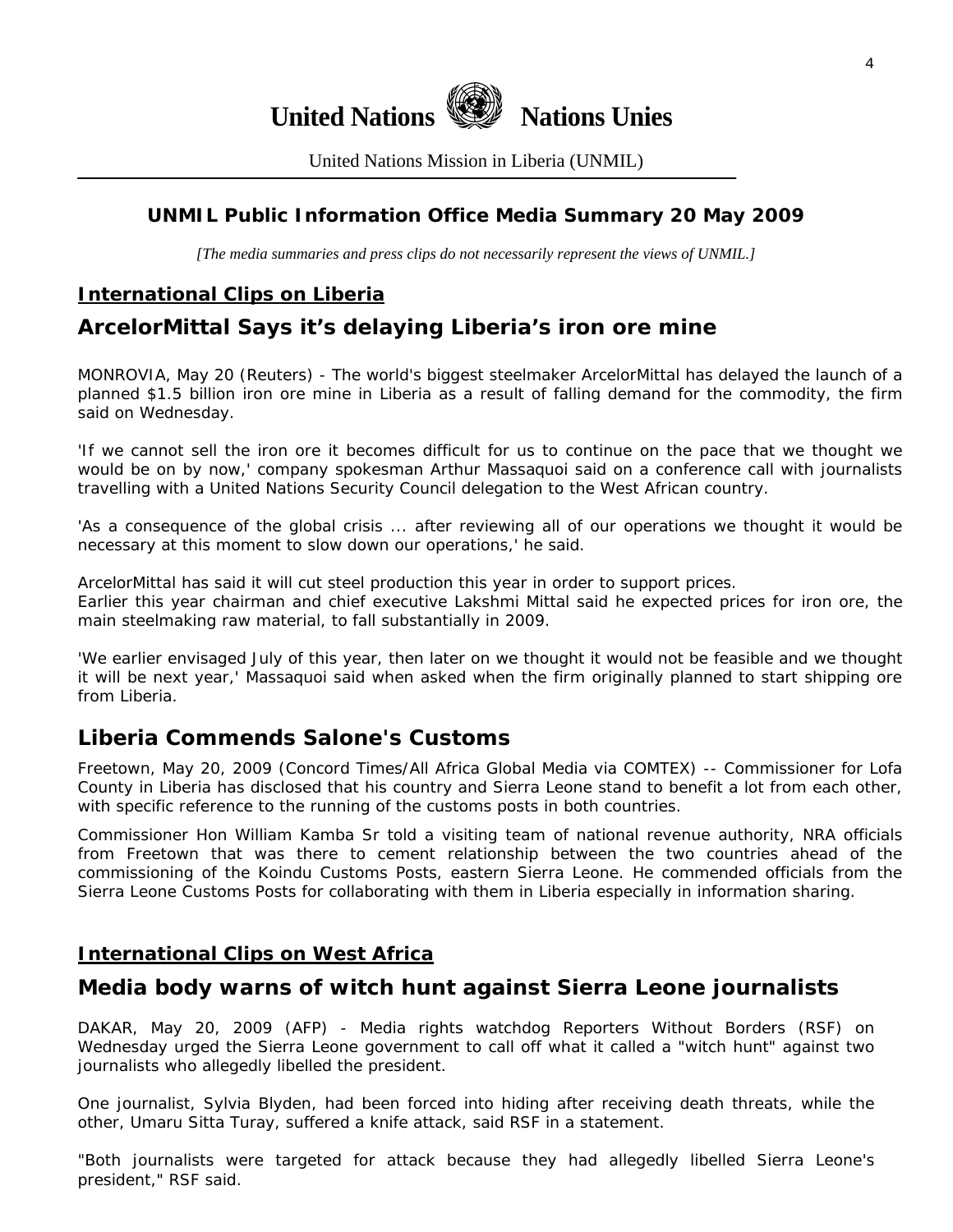#### **Local Media – Newspaper**

**Local Dailies Give Mixed Reaction to visit of Security Council Delegation - Several Want Travel Restriction lifted** 

(The Monitor, Liberia Journal, New Democrat, Daily Observer, The Inquirer, Plain Truth and the National Chronicle)

- Pubic views and news articles as well as the editorial direction of the print media concentrated on the visit to Liberia of a UN Security Council delegation which is on the last stop of its fournation visit to Africa to assess peacekeeping missions. The editorial views of seven out of 12 newspapers which published today - The Monitor, Liberia Journal, New Democrat, Daily Observer, The Inquirer, Plain Truth and the National Chronicle – converged on the visit with most dailies unanimously encouraging the UN Security Council to provide a forum where those Liberians affected by the travel ban can be heard, the 'continual' absence of which they claimed is 'injustice.'
- In an opinion piece, the Liberian Journal newspaper lauded the UN's role in bringing peace to Liberia but feels somehow upset about the travel travel restriction placed on some Liberians. "We feel bitter about the trend the UN has taken in addressing the issue of travel restriction on some of our citizens, whom the World Body felt had strong ties with former President Charles Taylor and therefore should be penalized for alleged wrongdoings. Enough is enough, send the victims to court or lift the ban," the Liberian Journal newspaper asserts in its Wednesday editorial.
- Similarly, the Monitor newspaper wants the travel restriction lifted, saying "keeping sanctions over one group of Liberians is, in essence, keeping sanctions over all Liberians."
- Being apparently led by partisan sentiments, the Plain Truth newspaper in its opinion believes that "certain politicians are using the United Nations to imprison and silence political voices for their own selfish interest." The paper therefore recommends a revision of the entire travel restriction to ensure whether it serves any useful purpose to the ongoing reconciliation process of Liberia.
- While other newspapers focused on the travel ban, the Daily Observer newspaper in its editorial implored the visiting Security Council delegation to assess actions taken by the government regarding illicit diamond activities which the paper claims are taking place in certain parts of the country allegedly by aliens. The paper's request is on the basis that illicit diamonds played a key role in fueling the conflict in the country. "The Council's delegation, on the other must assess the role of UNMIL to determine how well it is doing its job…."
- The New Democrat equally wants the delegation inquire why the Liberian laws are antagonistic to the Council's mandate regarding freezing the properties of targeted officials of former President Charles Taylor.
- One of the reasons the Security Council imposed the travel ban and assets freeze was to prevent former Taylor officials and family members from using alleged misappropriated funds to interfere with the restoration of peace and stability in Liberia.

#### **UN Electoral Assessment Team Visits Liberia**

(Heritage, The Informer)

- two-man need assessment mission from the Electoral Assistance Division of the United Nations (UN) is in the country to assess the needs of the National Elections Commission (NEC) as the clock ticks towards the conduct of the 2011 Presidential and General Elections.
- According to a NEC release, the visit of the mission to the country is based on a request made by the Commission to the United Nations Development Program (UNDP) to provide material as well as human capacity building assistance to help strengthen the Commission ahead of the 2011 polls.
- The release said, the team which arrived in the country on May 17, 2009 met with the Board of Commissioners on May 18, 2009 at the Sinkor office of the NEC and was briefed by the NEC Chairman, Hon. James M. Fromayan on activities and program of the NEC.
- Briefing the team, Chairman Fromayan gave an update of the current electoral activities that the NEC is undertaking including the capacity building of NEC staff and the nationwide Civic /Voter regional consultation that is ongoing.
- Chairman Fromayan also informed the mission that at the moment, there are key electoral bills that are stalled in the corridor of the National Legislature including the Threshold bills. He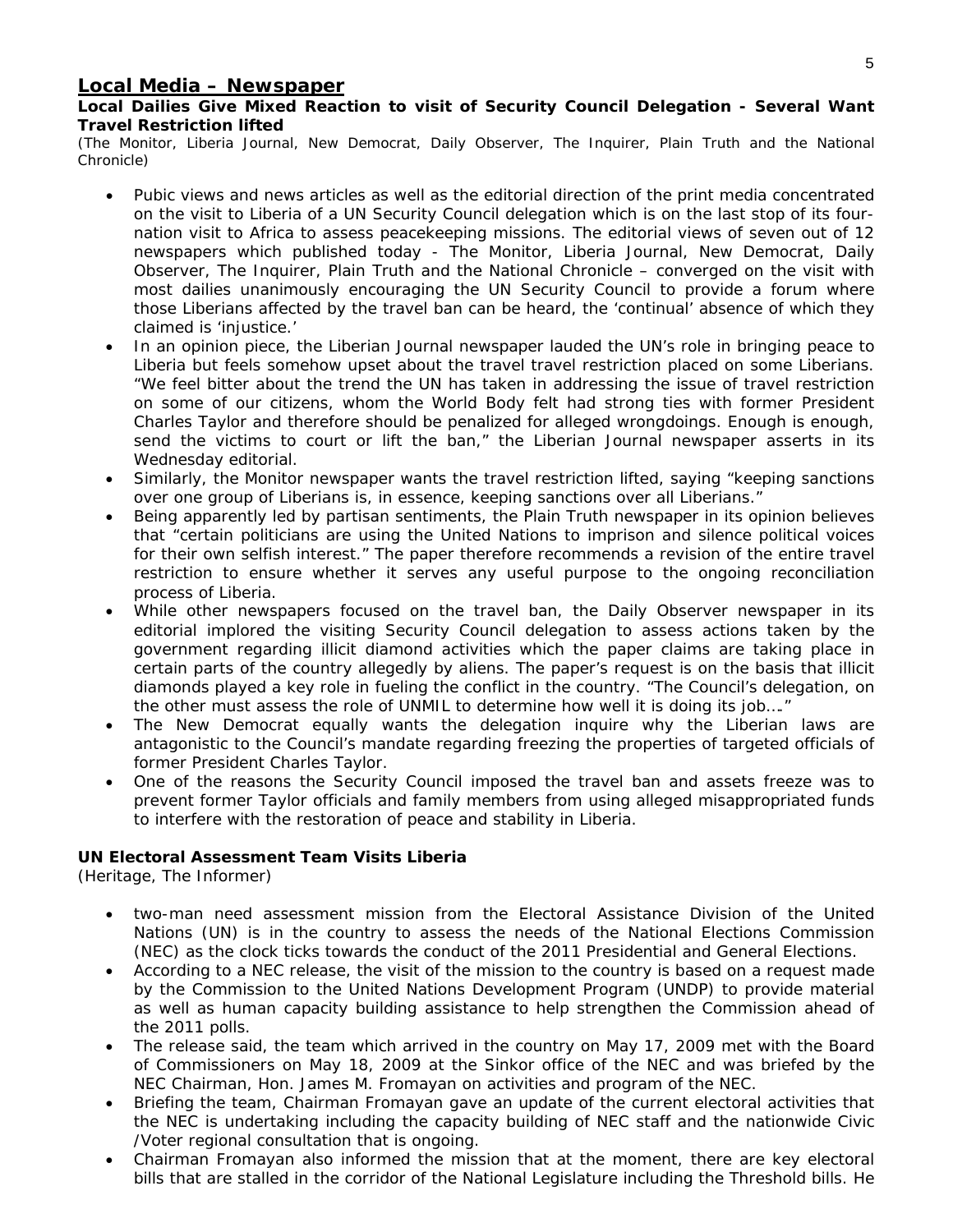emphasized that the passage of the bills was necessary to sef the legal frame work for the successful conduct of the 2011 elections, the released indicated.

• The UN Assessment mission comprised of Tatiana Monney, Associate Electoral/ Political Affairs Officer at the Electoral Assistance Division, Department of Political Affairs of the UN and Matthew Blakley, a UNDP Consultant. Other members of the mission are expected in the country during the course of the week, according to the NEC release.

#### **House finally Passes Electoral Bill**

(New Democrat, The Analyst, Daily Observer, Liberian Express, The News, Public Agenda, Liberia Journal, The Monitor, Heritage, the Informer and The Inquirer)

- After intense pressure from international and national partners, the House of Representatives on Tuesday passed the controversial Population Threshold Bill by slashing the number of people per legislative constituency from the proposed 45,000 to 40,000 in an attempt to appease less populated Counties.
- Based on new census figures putting the population 3.47, there will be 87 elected members in the House of Representatives in the next Legislature, an increase of 23 (64 currently). This also entails severe economic implications since members of the Legislature have been fattening their financial bills and expenses in recent times.
- With this new threshold several less populated Counties, mostly those in the country's southeastern region, will have fewer Representatives, while those with large population will have increment in representation in the House.
- Grand Kru, the country's least populated County with a population in the neighborhood of 50,000 will have a single electoral constituency with a corresponding one Representative. Populated Counties like Montserrado, Nimba, Bong and Lofa will have 29,12, eight and seven Representatives respectively.
- The new threshold is being established based on a constitutional requirement which mandates the legislature to set a constituency threshold following the conduct of census in every ten year
- However, the House's approved figure will become law should the Senate endorse it and the President approves it.

#### **Central Bank Suspends Three Top Officials over Transfer of US\$1M**

(New Democrat, The Analyst, Daily Observer, Liberian Express, The News, Public Agenda, Liberia Journal, The Monitor, Heritage, the Informer and The Inquirer)

- The Central Bank of Liberia has announced the suspension of three senior staff in connection with a US\$1 million dollar transfer.
- Addressing a news conference yesterday in Monrovia, CBL Governor Mills Jones said those suspended are the Officer-in-Charge of the Banking Department, Mr. Joseph Kollie; the Officer-in-Charge of Domestic Banking, Mr. Jesse Koiboi, and an Accountant/Back Office Operations, Mr. Alfred Kowbeidu**.**
- He said the alleged involvement of the three staff members was "unacceptable" and it compromises the standards of professional banking.
- He said Deputy Governor, Ethel Davies is being forwarded to the Board of Governors for not acting properly in the approval of the money transferred.

#### **UN Police Chief Says Fiji Police Upholding UN Core Values**

(The Informer)

- The UN Police Commissioner in Liberia Mr. Henrik Stiernblad, has assured Liberians of the continued support of UN Mission in Liberia - UNMIL - in strengthening the country's security forces, particularly the Liberia National Police, to cope with post-conflict challenges such as combating violent crimes and unrests. Mr. Stiernblad made these remarks when he awarded UN peacekeeping medals to 28 Fiji UN Police Officers for their services to UNMIL.
- Commissioner Stiernblad reiterated the support of UNMIL and its partners in the UN system in enabling the country regain its place in the community of nations, stating that: "Liberians will have to work hard to sustain the peace it has that we supported over the years. The job is not over; we have laid the foundation, but Liberia will have to solidify the peace to prevent a slide back into conflict". He added that this will ensure that Liberian security forces are strengthened to deal with both internal and external security threats as the country moves towards recovery, rehabilitation and development.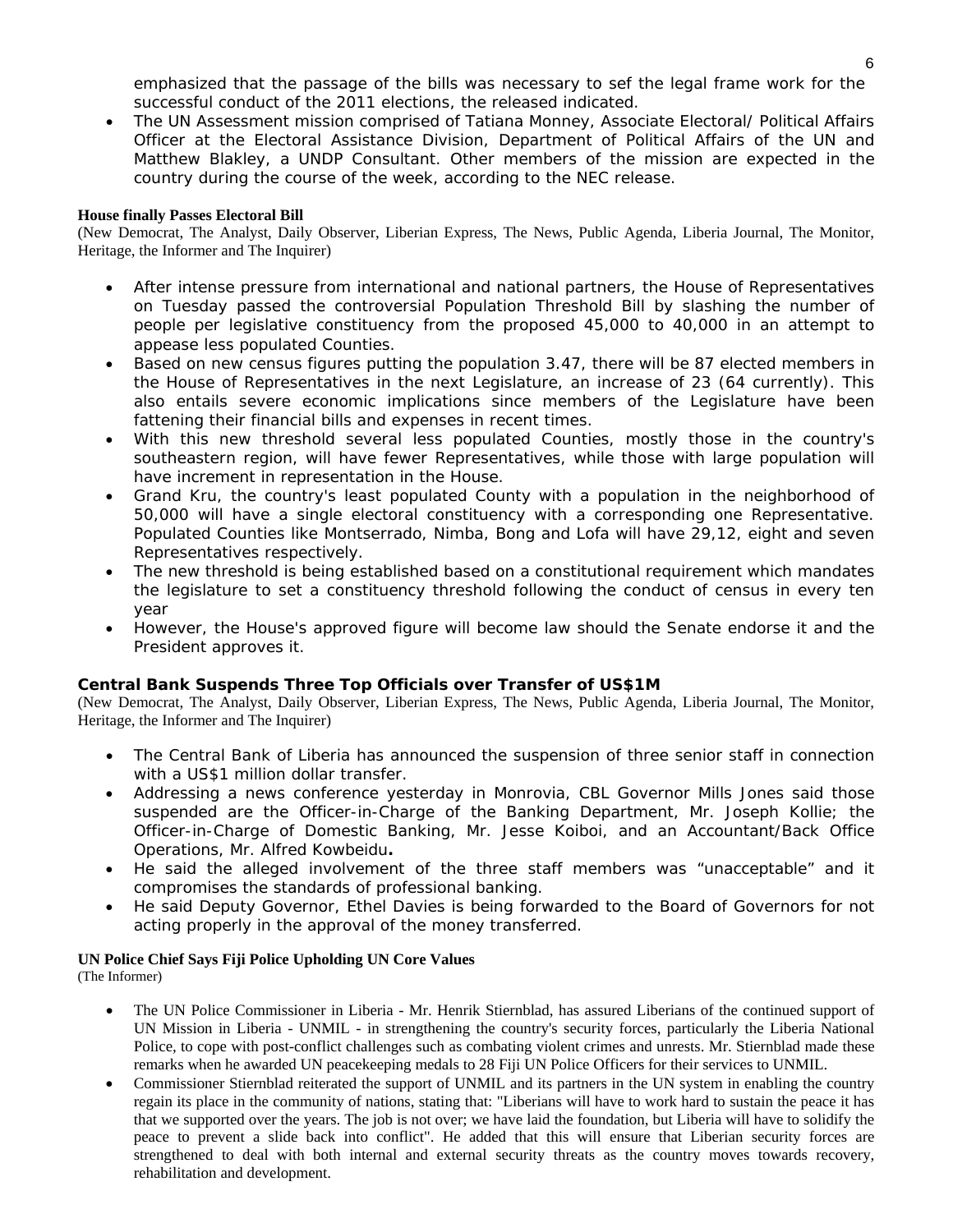• The UNPOL Commissioner praised the Fiji Police Contingent on their significant contribution to international peacekeeping, coupled with their commitment in upholding the UN Police core values of compassion, integrity, respect, excellence and courage. "Fiji Police advisers have played key roles in the implementation of the Liberia National Police Strategic Plan that provides a road map to develop the LNP organization; and involvement in joint capacity building initiatives, which have greatly helped in supporting the LNP achieve its strategic objectives", Commissioner Stiernblad told the Fiji Police officers.

#### **LNP Punishes 15 officers for Ethical Breach**

(The Informer)

- The Liberia National Police says it has punished 15 of its officers for what it called ethical breach and misconduct.
- According to a Police statement, the actions followed an investigation which found one of the officers guilty of illegal possession and discharge of firearms.
- The release said the rest of the fourteen officers were suspended for periods ranging from two weeks to time indefinite.
- The fourteen affected officers were suspended on charges of criminal facilitation, police brutality, aggravated assault and desertion of post.
- The LNP said it would not hesitate to dismiss or suspend officers found quilty of police brutality and unethical behaviour against peaceful citizens.

**Local Media – Star Radio** *(News monitored today at 09:00 am)*  **House Passes Electoral Threshold Bill**  (*Also reported on Sky F.M., and ELBC*)

**Several Suspended over alleged link to US\$1M Scam at Central Bank**  (*Also reported on Sky F.M., and ELBC*)

#### **Ethical Breach, Misconduct Land 15 Police Officers on Hard Rock**

(*Also reported on Sky F.M., and ELBC*)

#### **LD\$22 Million Fraud Uncovered at Finance Ministry**

- The Finance Ministry has announced the illegal encashment and disappearance of over 9,000 civil servants checks
- Addressing a news conference in Monrovia, Finance Minister Augustine Ngafuan put the valued of the checks at a little over LD\$22 million.
- Minister Ngafuan said the fraud occurred after a stop order was placed on the printing of checks in August 2008 based on a Presidential proclamation.
- The Minister said a team set up to investigate the missing check found five senior employees of the Ministry culpable.
- He named those responsible for the missing checks as Jenkins Yornlay, Director of Electronic Data Processing; Mrs. Tresa Kerkulah, Check Stamping Supervisor; Mr. James A. Booker, Comptroller General, Mrs. Aletha Browne, Assistant Minister for Expenditure and Mrs. Cecelia Roberts.
- Meanwhile, President Ellen Johnson Sirleaf has suspended the Comptroller-General of the Ministry of Finance, James Booker for his complicity in the checks scandal.

(*Also reported on Sky F.M., and ELBC*)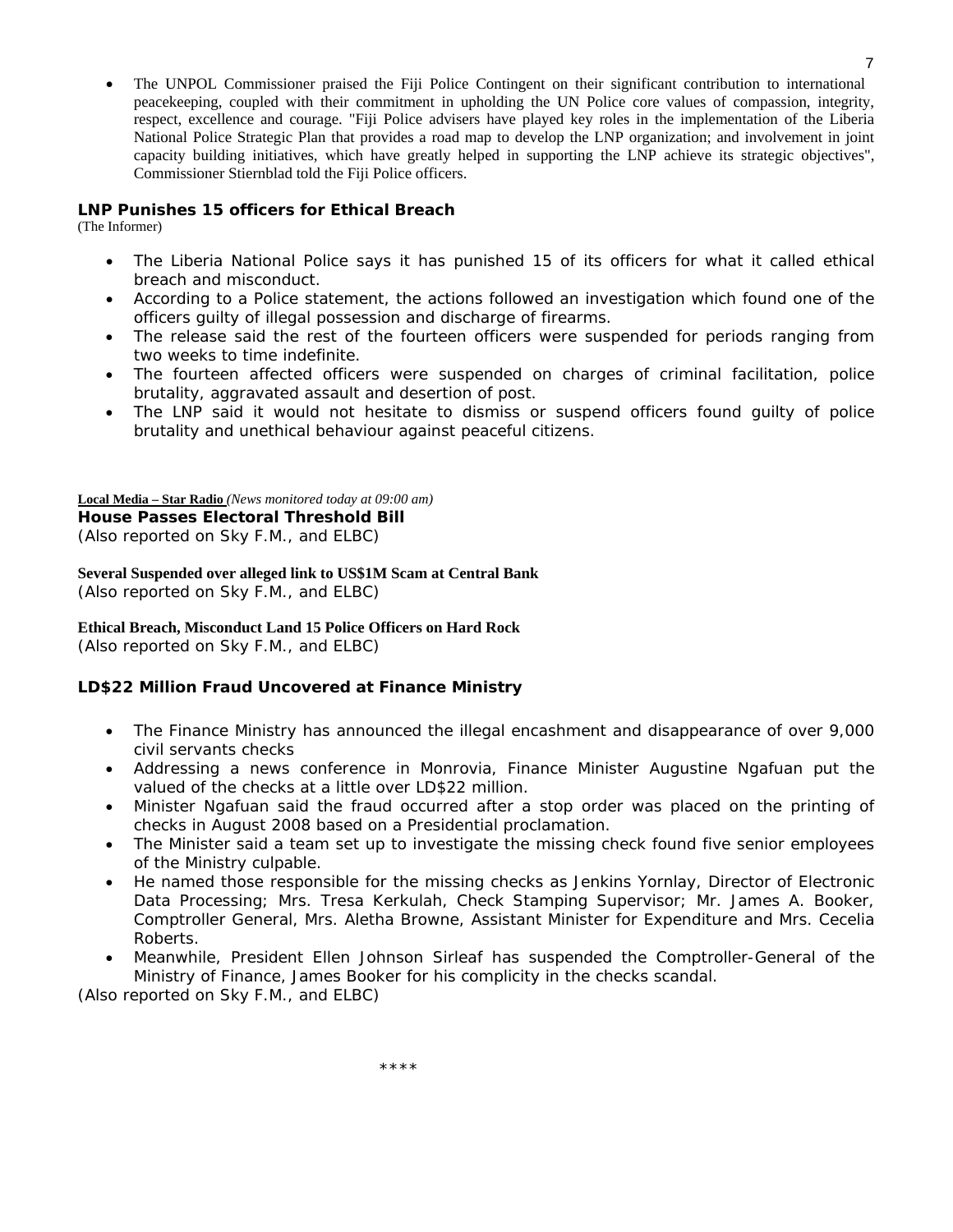# Naharnet.Com (Lebanon)

Wednesday, 20 May 2009

### **Vincent Lauds Lebanon's Quick Response to Release 4 Generals**



The registrar of the Special Tribunal for Lebanon Robin Vincent thanked the Lebanese government for quickly responding to the demand of the pre-trial judge to release the four generals.

The generals are former head of the presidential guard, Mustafa Hamdan, security services director Jamil Sayyed, security chief Ali Hajj, and military intelligence chief

Raymond Azar. They were released April 29.

Vincent also said in his letter sent to judicial authorities that the Lebanese government showed professionalism during the STL team's visit to Beirut April 27-30 and helped it accomplish its mission.

He thanked judicial authorities for their help and guidance and the security services provided to the team.

Vincent, a British judge, resigned as the tribunal's registrar last month and accepted to continue his duties till June until his follower takes over.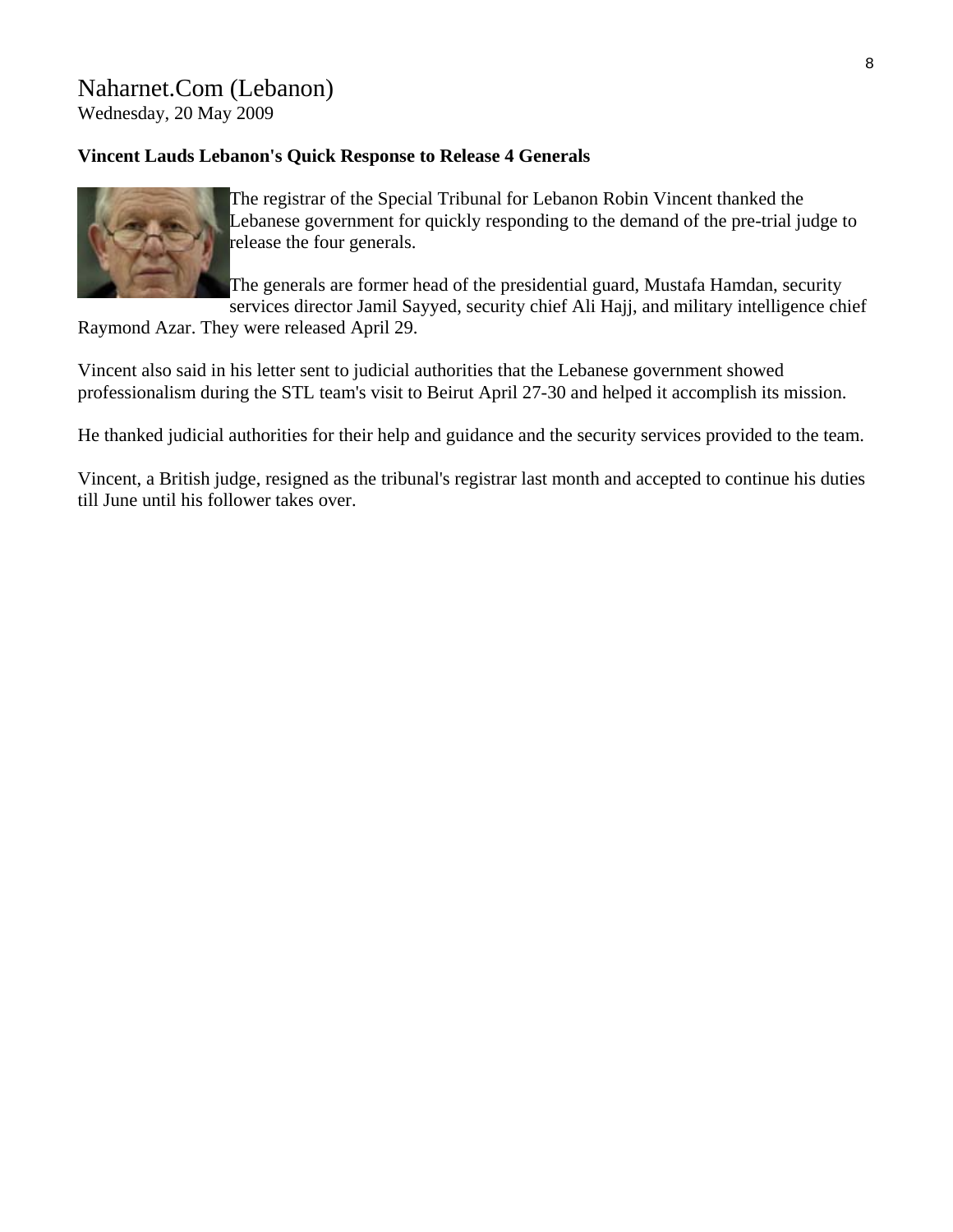United Nations News Wednesday, 20 MAY 2009

### **Ban briefed by head of UN rights probe into Gaza conflict**



Damage caused by aerial bombardment to Gaza

20 May 2009 – Secretary-General Ban Ki-moon was briefed today by the head of the independent team of investigators tasked by the United Nations Human Rights Council with examining alleged rights abuses and violations of international law during the recent Gaza conflict.

Mr. Ban's meeting with Justice Richard Goldstone of South Africa took place in Geneva, where the Human Rights Council is based and where the Secretary-General today wrapped up a five-day trip that also took him to Bahrain.

During the meeting, which was also attended by members of Justice Goldstone's team and High Commissioner for Human Rights Navi Pillay, Mr. Ban reiterated his support to the work of the mission.

The Secretary-General said he hoped the mission's work would proceed smoothly with cooperation by the concerned parties and send a positive message to the international community about accountability, according to his spokesperson.

Speaking to reporters today, Justice Goldstone said he was "disappointed" that he had not received any positive response from the Israeli Government.

He said his wish was to visit southern Israel, go into Gaza "through the front door," and also go to the West Bank, which is to be included in his mission.

The former prosecutor for International Criminal Tribunals for the former Yugoslavia and Rwanda added that the mission was still in the planning stage, and that he would be holding a number of public hearings – hopefully in the region, but if that was not possible, then in Geneva.

Field work had to be completed by the end of June, he noted, and the team's report will be handed over on 4 August.